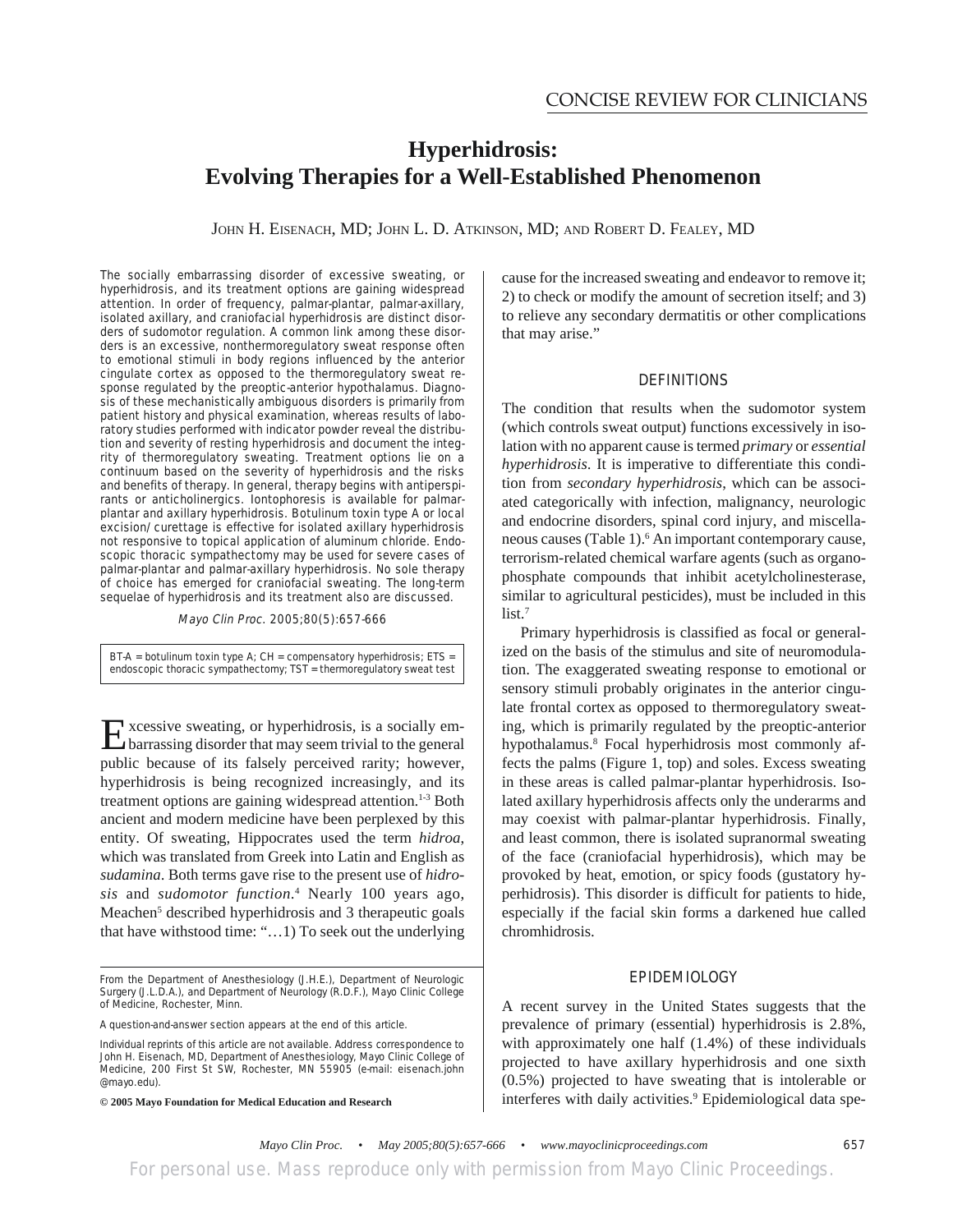| Category                     | Pathogenesis                                                                                           | Features                                                                                                                                               |  |  |  |
|------------------------------|--------------------------------------------------------------------------------------------------------|--------------------------------------------------------------------------------------------------------------------------------------------------------|--|--|--|
| Chronic infection            | Tuberculosis, brucellosis                                                                              | Night sweats                                                                                                                                           |  |  |  |
| Neuroendocrine<br>malignancy | Pheochromocytoma                                                                                       | Paroxysmal sweating, sudomotor cholinergic activation<br>from excess catecholamines; responds to anticholinergics                                      |  |  |  |
| Endocrinologic               | Thyrotoxicosis, diabetes mellitus                                                                      | Paroxysmal sweating, increased metabolism and increased<br>sensitivity of nerve fibers to epinephrine; thyrotoxicosis<br>responds to $\beta$ -blockade |  |  |  |
| Malignancy                   | Leukemia, lymphoma, renal cell<br>carcinoma, Castleman disease                                         | Night sweats, pruritus; may respond to plasmapheresis or<br>histamine, receptor antagonists                                                            |  |  |  |
| Neurologic diseases          | Acromegaly, carcinoid syndrome,<br>diencephalic epilepsy, basilar<br>artery occlusion-pontine ischemia | Paroxysmal sweating; pontine ischemia may damage<br>decending inhibitory fibers                                                                        |  |  |  |
| Biochemical agents           | Acetylcholinesterase inhibitors,<br>chemical warfare, pesticides                                       | Responsive to removal of stimulus, anticholinergics                                                                                                    |  |  |  |
| Spinal cord injury           | Autonomic dysreflexia, orthostatic<br>hypotension, posttraumatic<br>syringomyelia                      | Can occur months to years after injury to spinal cord                                                                                                  |  |  |  |
| Miscellaneous                | Anxiety, hypoglycemia, menopause                                                                       |                                                                                                                                                        |  |  |  |

TABLE 1. Categories of Secondary Hyperhidrosis

cific to palmar hyperhidrosis are sparse, but this condition affects an estimated 0.6% to 1.0% of the Western population.10 The prevalence of severe palmar hyperhidrosis varies geographically and has been described as endemic in Southeast Asia, where it affects up to 3% of the population.<sup>10,11</sup> This high prevalence in Southeast Asia can be seen in the staggering group sizes (1167-9988 patients) in several outcome studies of thoracoscopic sympathectomy.12-14 On review of these and other large-scale reports, $12-17$  several conclusions can be drawn. Of patients with severe hyperhidrosis presenting for surgery, most have palmar-plantar hyperhidrosis, 15% to 20% have combined palmar-axillary hyperhidrosis, 5% to 10% have isolated axillary hyperhidrosis, and less than 5% have craniofacial hyperhidrosis. Hyperhidrosis is heritable in autosomal dominant fashion with variable penetrance; a recent study on allelic probability estimates that a child of a parent with palmar hyperhidrosis has a likelihood of phenotypic expression of 0.28, meaning the child has an approximate 25% chance of developing hyperhidrosis.18 Most large studies report that 25% to 50% of patients with palmar hyperhidrosis have a family history of the disorder. No other risk factors are known to cause primary hyperhidrosis.

#### MECHANISMS

Understanding why patients have supranormal sweating of the hands and feet begins with understanding the complex interaction between thermoregulatory sweating and emotional sweating. Thermoregulatory sweating is the major mechanism of heat dissipation by whole-body eccrine glands, is controlled by the preoptic area of the hypothalamus, and is diurnal or nocturnal. Emotional sweating, al-

ways diurnal, is controlled by the anterior cingulate cortex, and its distribution is limited usually to the face, axillas, palms, and soles.8 Both higher centers descend to synapse on the intermediolateral cell column neurons of the spinal cord. From there, myelinated preganglionic sympathetic nerves exit the cord via the ventral roots and enter the segmental paravertebral sympathetic ganglia or course up and down the sympathetic chain and enter paraverterbral ganglia at other levels. Unmyelinated postganglionic sympathetic fibers exit the ganglion and rejoin the segmental spinal nerve or plexus, eventually innervating pilomotor (hair follicles), sudomotor (sweat glands), and vascular effectors of the skeletal muscle and skin of the trunk and limbs.

Sudomotor nerves release acetylcholine onto the muscarinic cholinergic receptors of the sweat glands (Figure 2). There are 2 million to 5 million sweat glands in the body, and they are anatomically and functionally differentiated into eccrine and apocrine. Developed in utero, eccrine sweat glands are ubiquitous in skin but are heavily concentrated in the forehead, scalp, axillas, palms, and soles.<sup>19</sup> Glabrous or hairless skin (palms, soles, lips) is rich in arteriovenous anastomoses (bypass conduits between arterioles and venules) that are richly innervated by sympathetic vasoconstrictor nerves.<sup>20</sup> Thus, in addition to emotional sweating, glabrous skin is a source of thermoregulation and heat release. In the dermis, eccrine gland secretory coils secrete an isotonic, slightly acidic solution (with sodium, potassium, and chloride ions) into the sweat ducts, which reabsorb sodium chloride and produce hypotonic sweat destined for the epidermis. The apocrine glands are small and inactive until puberty, when they become larger and produce a secretion thicker than sweat. Localized to the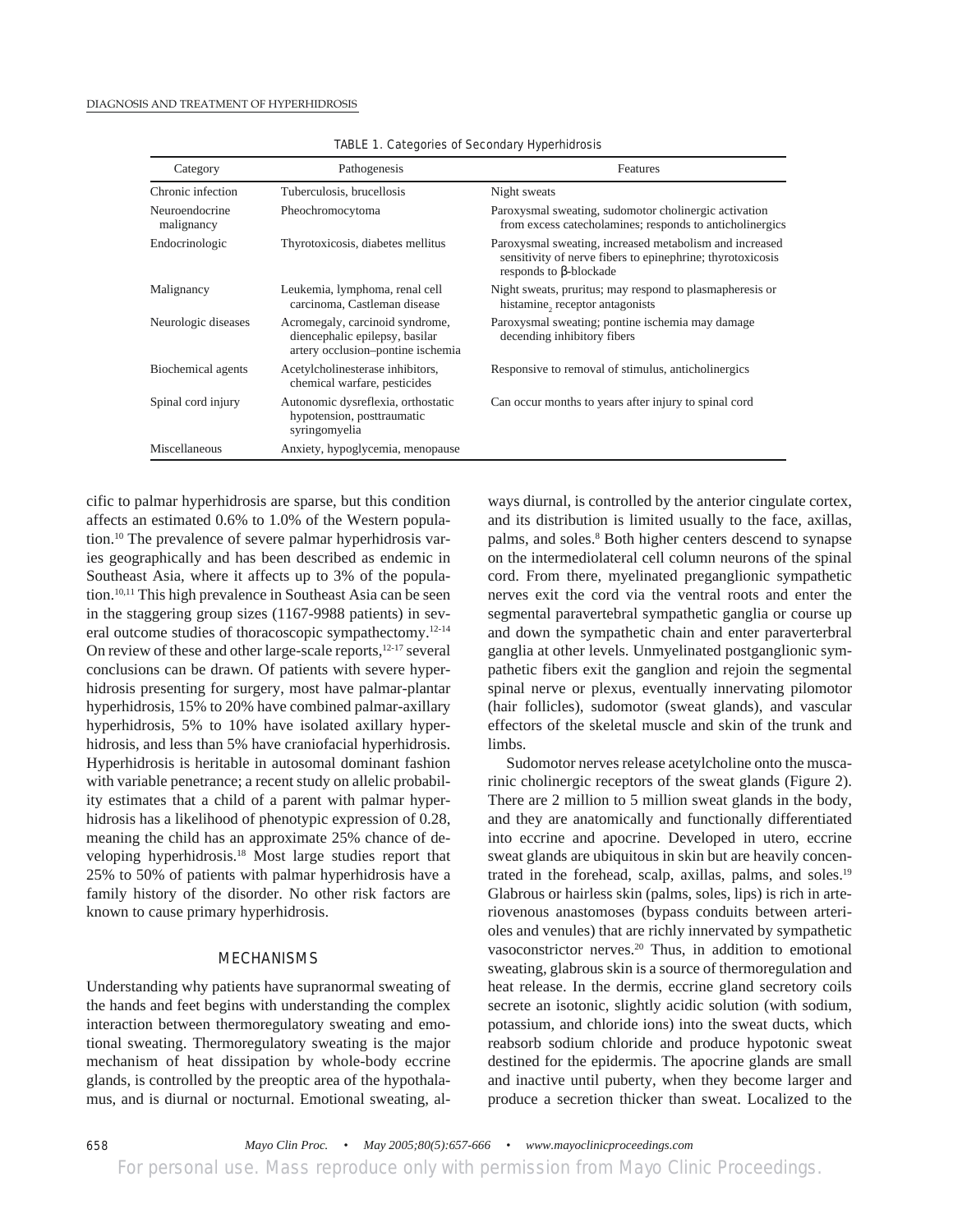#### DIAGNOSIS AND TREATMENT OF HYPERHIDROSIS

axilla, areola of the nipple, and perineum in humans, apocrine gland secretion is of little physiological importance; in other mammals, it may function as a sexual attractant.

In nonhyperhidrotic individuals at normal body temperature in a comfortable environment, the low level of sweat production in the eccrine glands of the palms and soles is controlled by the neocortical emotional component. As the temperature increases, hypothalamic thermoregulatory control of nonglabrous skin is activated primarily with minor effects on palmar and plantar sweating. If mental stress is added to the setting of heat stress, palmar and plantar sweating increases further.<sup>21</sup> In palmar hyperhidrosis, a hyperfunctioning, emotional component of the central sudomotor nervous system occurs, evidenced by the observation that excess sweating does not occur during sleep and is aggravated by emotional stimuli. During mental stress, increased skin sympathetic nerve activity and pronounced vasoconstriction,<sup>22</sup> excessive sweating,<sup>23</sup> and an associated increase in evaporation $24$  collectively cause cold, "clammy" hands. There is pronounced vasoconstriction of the hand with a markedly low cutaneous temperature at rest, which is exaggerated during cooling maneuvers.25-27 Furthermore, sweating is excessive during exercise<sup>25</sup> and whole-body heating, suggesting a hyperfunctioning hypothalamic thermoregulatory component that compounds the emotional component of sweating.<sup>28</sup> Finally, regional anesthesia injections on the ulnar nerve of a patient with palmar hyperhidrosis produce warm, dry skin in dermatomal fashion.<sup>23</sup> Together, these findings suggest that primary hyperhidrosis (1) is most likely caused by hyperfunctioning central sudomotor output, (2) has a predominantly emotional component, (3) is associated with a more tonically active sympathetic innervation of vasomotor downstream effectors and a more labile innervation of sudomotor effectors, and (4) can be ameliorated by sympathetic denervation.

#### **DIAGNOSIS**

#### PATIENT HISTORY AND EXAMINATION

A substantial part of the diagnosis of hyperhidrosis can be achieved by obtaining a patient history. Patients describe excessive sweating that began in childhood or adolescence. Palmar hyperhidrosis interferes with nearly all tasks of manual dexterity. Avoidance of handshake can lead to professional embarrassment, and avoidance of touch can lead to social or interpersonal seclusion. These symptoms put patients at risk for higher levels of disability, fear, avoidance, and other physiological symptoms (blushing, trembling) that may encompass social anxiety disorder.<sup>29</sup> Palmar hyperhidrosis usually is accompanied by plantar hyperhidrosis, which is easier to conceal but when extreme



FIGURE 1. A young, healthy patient with primary palmar-plantar hyperhidrosis in resting conditions at room temperature. Top, A mixture of starch, alizarin red, and sodium carbonate is placed on the palms of a hyperhidrotic patient at rest whose core temperature is then elevated, changing the indicator color from light orange to purple. Bottom, Test is repeated in the same patient under the same conditions 2 months after successful endoscopic thoracic sympathotomy (see text).

may cause bromhidrosis (foul-smelling sweat), infection, and skin maceration. Isolated axillary hyperhidrosis is more indicative of abnormal apocrine and eccrine sweating under both thermoregulatory and emotional control. Patients with this disorder change clothing repeatedly and usually have already explored numerous over-the-counter antiperspirants. Gustatory hyperhidrosis can be a normal response to certain foods, whereas the rare primary craniofacial hyperhidrosis is provoked by emotional and environmental stimuli similar to palmar-plantar hyperhidrosis.

#### CLINICAL LABORATORY TESTING

Once secondary causes of hyperhidrosis have been ruled out, dermatologic and/or autonomic laboratories have several techniques to stratify the severity of sweating. The Minor starch-iodine test delineates the area of sweating using iodine solution, 3.5% in alcohol, applied to clean, dry shaved skin.<sup>30</sup> Dry starch powder is applied lightly; sweat causes the mixture to turn dark blue, highlighting the loca-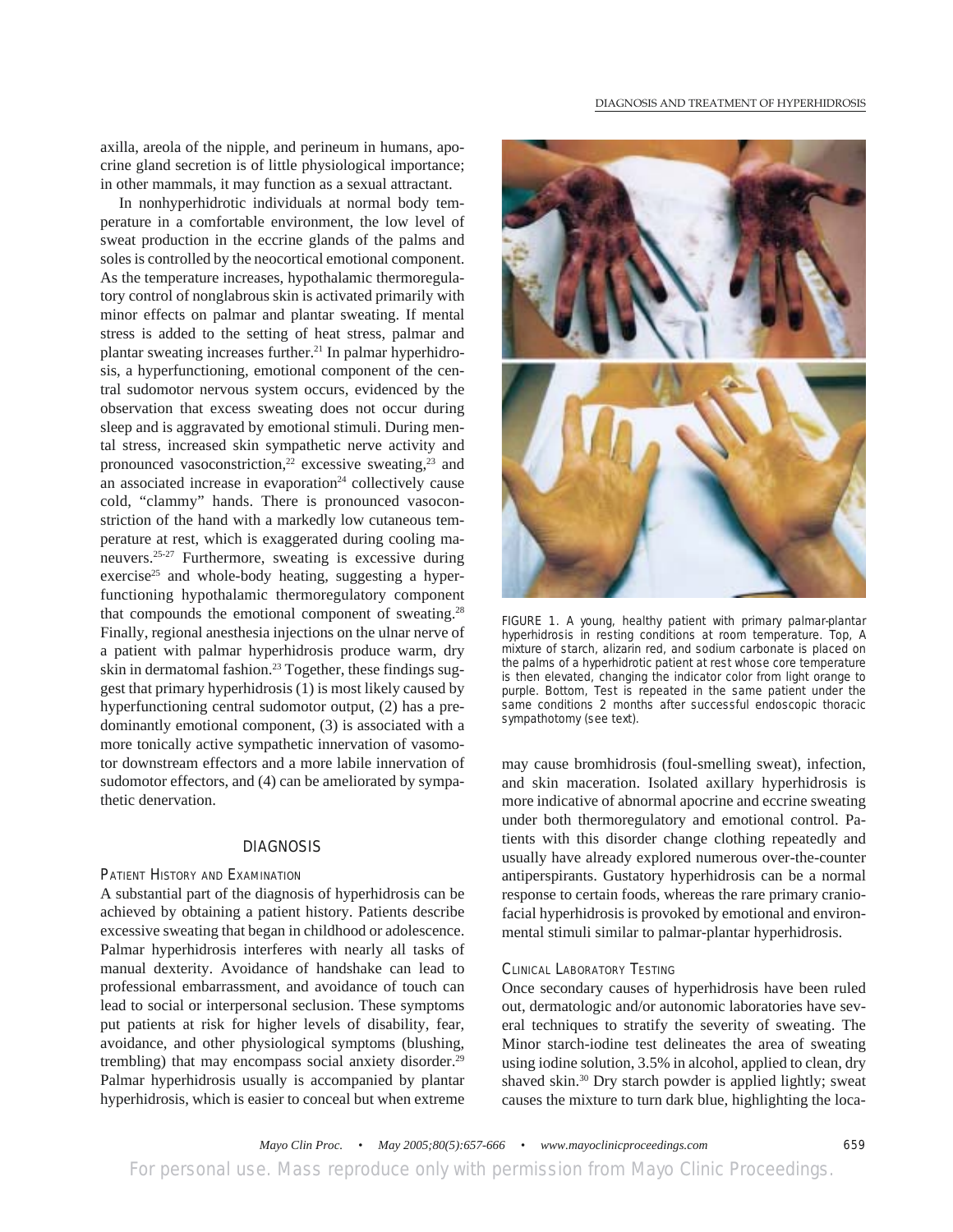

FIGURE 2. A sympathetic sudomotor nerve and an eccrine sweat gland in glabrous skin. Included are the mechanisms of action of the therapeutic modalities for hyperhidrosis (see text). Surgical sympathetic denervation actually is performed more proximally, under videoassisted thoracoscopy, interrupting the corresponding extremity innervation along the thoracic sympathetic chain. The mechanism of action for iontophoresis is unknown. ACh = acetylcholine; M = muscarinic cholinergic receptor.

tion of sweating. A waterproof marker can be used to outline the area, then simple gravimetric analysis is performed on the sweat. This consists of weighing filter paper on a high-precision scale, placing it over the defined region for 60 seconds, then reweighing; thus, the rate of sweat production is defined as milligrams per minute per centimeters squared.2,31 Dynamic sudorometry using a ventilated capsule method also has been used to quantify sweat output and response to treatment of hyperhidrosis.<sup>32,33</sup>

We use the thermoregulatory sweat test (TST) at our institution both to delineate the distribution of primary hyperhidrosis and to reveal the integrity of skin thermoregulatory sweating in response to a controlled heat and humidity stimulus.<sup>28</sup> The TST at the Mayo Clinic is a modification of the Guttman quinizarin sweat test.34 Low et al<sup>35</sup> revived the TST by introducing alizarin red indicator to replace quinizarin, the latter often irritating and sensitizing the skin. Fealey et al<sup>28,36</sup> modified Guttman's cabinet so that ambient humidity was regulated and infrared heaters controlled skin temperature. The TST begins with a wholebody skin application of a mixture of alizarin red, cornstarch, and sodium carbonate.<sup>37</sup> The entire anterior body surface and palmar and plantar skin are powdered. Resting (essential) hyperhidrotic areas become evident almost instantly and are photographed (Figure 1). The patient is then placed in a tented heating cabinet where skin and oral temperatures and thermoregulatory sweat recruitment pat-

terns are recorded. Oral (core) temperature is elevated to 38.0°C, at which point all healthy patients sweat profusely, turning the light orange–alizarin red mixture dark purple. The patient is removed from the cabinet and photographed again, and a computer drawing is obtained. The percentages of anhidrosis and hyperhidrosis areas are computer determined from measurements of the different colored regions of body surface area. The distribution of both resting hyperhidrosis and thermoregulatory sweating is obtained, providing an important adjunct in making the diagnosis. Patients with hyperhidrosis typically continue to sweat profusely from the palms and soles while heated, differing from nonhyperhidrotic subjects. Usually all other surface areas sweat normally with a rare patient exhibiting anhidrosis elsewhere. The TST can help confirm and stratify the success and durability of subsequent therapy.

### TREATMENT

#### ANTICHOLINERGICS AND CLONIDINE

Perhaps unknowingly, early practitioners contributed to the understanding of the mechanism of sweat production by finding that giving elixirs from atropine plants improved this condition.38 For palmar-plantar hyperhidrosis, systemic anticholinergics such as atropine and glycopyrrolate are seldom used because of adverse effects (eg, sedation, dry mouth, constipation) and the emergence of newer ther-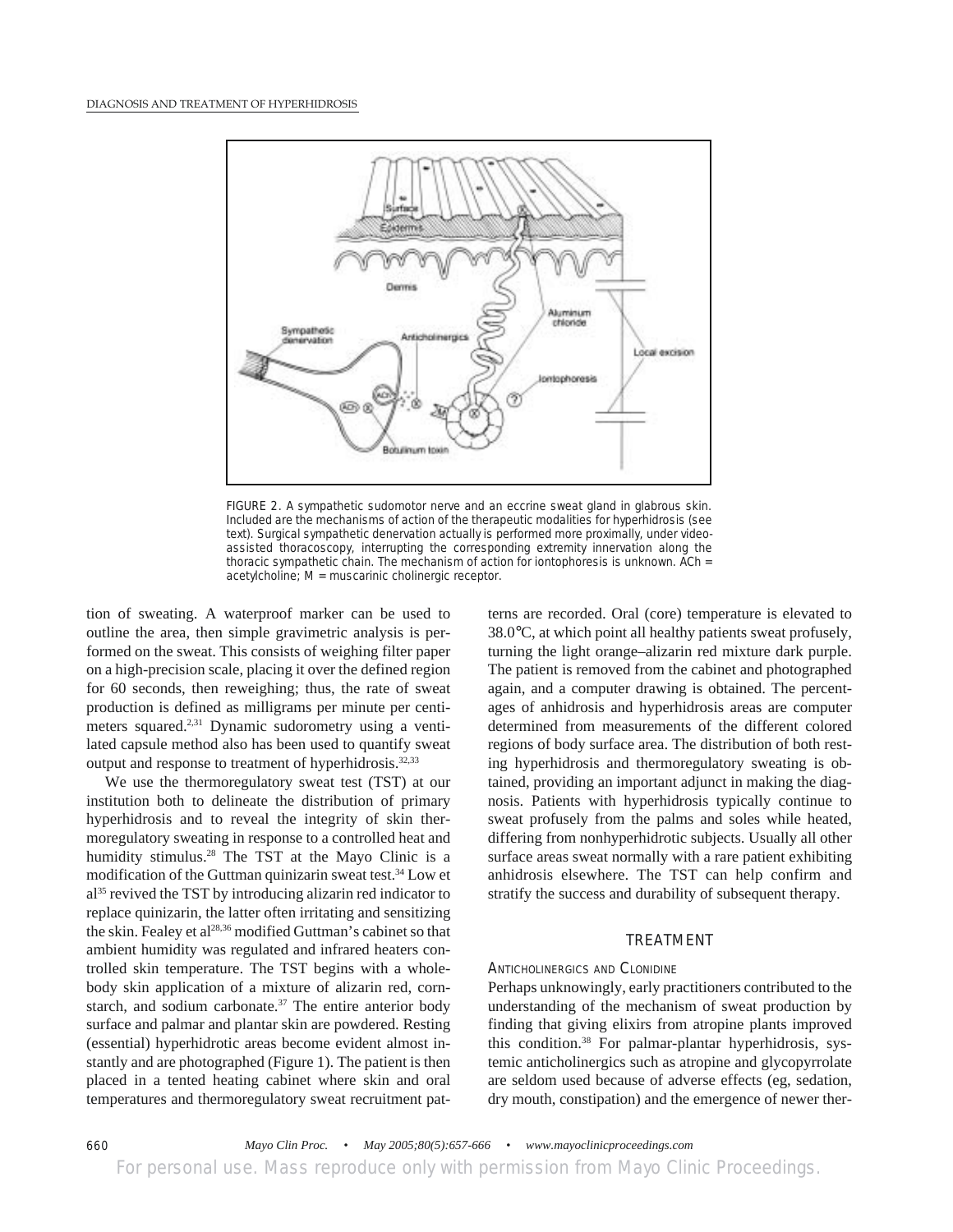| . .                                       |                    |                                                                                                                                                                                    |                                                                                                                                                                                                                                 |
|-------------------------------------------|--------------------|------------------------------------------------------------------------------------------------------------------------------------------------------------------------------------|---------------------------------------------------------------------------------------------------------------------------------------------------------------------------------------------------------------------------------|
| Type of hyperhidrosis                     | Treatment          | Formulation                                                                                                                                                                        | Route of administration and dosage                                                                                                                                                                                              |
| Craniofacial, gustatory                   | Glycopyrrolate     | 0.5% Solution, cream, or roll-on                                                                                                                                                   | Topical, daily; tapered when able                                                                                                                                                                                               |
|                                           | Clonidine          | $0.1$ -mg tablet                                                                                                                                                                   | Oral, incremental increases up to $0.6$ -1.2 mg/d in<br>2 or 3 divided doses                                                                                                                                                    |
|                                           |                    | Transdermal patches, 0.1-0.3 mg/d                                                                                                                                                  | 0.1 mg/d patch first week; increase weekly up to<br>two 0.3 mg/d patches                                                                                                                                                        |
| Craniofacial, gustatory,<br>menopausal    | Bellergal-S        | 0.3-0.6 mg of ergotamine tartrate,<br>0.2 mg of belladonna alkaloids, and<br>40 mg of phenobarbital                                                                                | One tablet by mouth every 12 h. May need to<br>be compounded by local pharmacy because it<br>is less available than in the past                                                                                                 |
| Axillary, palmar-plantar,<br>craniofacial | Aluminum chloride  | 20% Aluminum chloride in ethyl<br>alcohol; 12% aluminum chloride in<br>sodium carbonate-water                                                                                      | Topical, nightly, until desired effect is achieved,<br>then taper to once per week; follow Physicians'<br>Desk Reference directions carefully for best<br>results                                                               |
| Palmar-plantar, axillary                  | Iontophoresis unit | Patient-controlled current, 15-30 mA<br>using tap water (from faucet); if this<br>is not effective, glycopyrrolate, 2-mg<br>tablet, can be crushed and added to<br>each water tray | Topical, at each site for 30 min once or twice<br>daily, or 20 min at each site every 2-3 days, or<br>10 min at each site 3-5 times weekly; the<br>anode site is most effective so switch sides<br>after half of each treatment |

TABLE 2. Medications for Hyperhidrosis

apies. However, for craniofacial hyperhidrosis, medications are currently the most effective therapy (Table 2). Daily application of a topical 0.5% glycopyrrolate solution has been reported to improve craniofacial sweating.<sup>39</sup> The sympathetic inhibitory action of the  $\alpha$ <sub>2</sub>-adrenergic agonist clonidine has been reported in a patient for whom the dose was increased by increments of 0.05 mg/d until reaching a dose of 0.3 mg/d to 0.4 mg/d, with most of the dose (0.25 mg) taken at bedtime to avoid daytime sedation. As an adjunct, nightly application of 20% aluminum chloride in ethyl alcohol (discussed subsequently) was tapered eventually to every fifth night. By week 3, the patient experienced complete remission with the additional purported benefits of anxiolysis.40

#### **ANTIPERSPIRANTS**

Over-the-counter antiperspirants contain metal salts, most commonly aluminum chloride, which purportedly blocks the epidermal sweat duct or promotes atrophy and vacuolization of the glandular secretory cells.<sup>41</sup> For more severe cases in which excessive sweat reacts with aluminum chloride to form irritating hydrochloric acid, anhydrous ethyl alcohol added to 20% aluminum chloride hexahydrate is prescribed.42 The solution must be applied to dry skin, typically before sleep, and washed off 6 to 8 hours later. Effectiveness may be improved by covering the treated area with a T-shirt for axillary application, a shower cap for scalp application, or plastic wrap and overlying gloves or socks for palmar or plantar application, respectively. This should be performed nightly until a desired response is achieved, and frequency of application should be titrated to once or twice per week. Disadvantages include only temporary relief lasting a few days, ineffective relief in severe cases, and cumbersome application. Many patients may

have tried this treatment for the hands but may not have followed all the steps just described. In that case, another trial is given with strict adherence to details of the technique, which are clearly described in the *Physicians' Desk Reference* summary page for the drug. This is still the treatment of choice for axillary hyperhidrosis.

#### **IONTOPHORESIS**

Since 1984, commercial iontophoresis devices have been available for home use. The mechanism of action is unknown. The battery-powered unit delivers a current through tap water–saturated wool pads, separated by a nonconducting barrier placed directly on the treatment site. Patients increase amperage to the maximum output tolerable and treat each site for 30 minutes, up to twice daily.<sup>43</sup> Patients may require daily treatments for up to 2 weeks, which should decrease sweating for several weeks, and repeat treatments as needed.43 Adverse effects may include pain and small skin burns from the direct current; therefore, alternating current applicators are being developed.<sup>44</sup> Recently, Dolianitis et al<sup>45</sup> have shown iontophoresis with a 0.05% glycopyrrolate solution to be significantly superior to tap water in suppression of palmar hyperhidrosis. Further development and standardization of the technique and equipment for iontophoresis should substantially enhance this treatment alternative.

#### **BOTULINUM TOXIN**

Previously used as an off-label treatment for hyperhidrosis, the US Food and Drug Administration approved the use of botulinum toxin type A (BT-A) for axillary hyperhidrosis in July 2004. Odorless, tasteless, and colorless, botulinum is the most poisonous substance known.<sup>46</sup> Botulinum toxin type A is 1 of 7 types (A-G) of botulinic toxins from the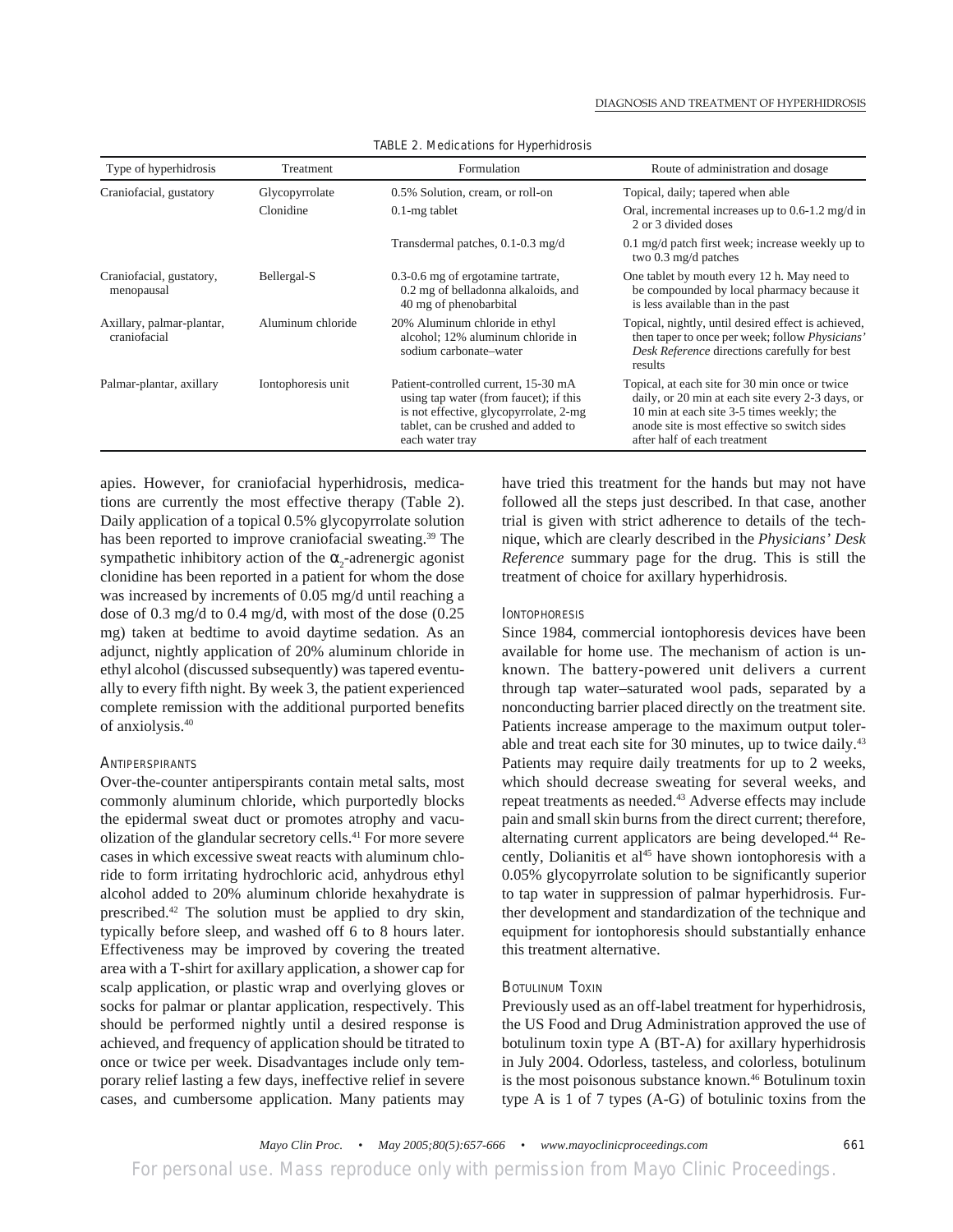gram-positive bacillus *Clostridium botulinum*. It was isolated in 1946 in crystalline form and 4 years later was discovered to paralyze a hyperactive muscle on injection.47 At the sympathetic nerve bouton innervating an eccrine sweat gland, the heavy chain of the BT-A molecule is internalized by receptor-specific endocytosis, and the light chain interferes with a synaptosomal protein, thereby blocking exocytotic release of acetylcholine.47,48 The longer-lasting inhibition of sweating appears related to BT-A's induced functional denervation of sweat glands, on the basis of immunofluorescence results obtained from growth-associated protein (GAP) 43/protein gene product (PGP) 9.5 stained skin biopsies from patients with palmar hyperhidrosis.49 Patients can develop antibody titers against BT-A, but this is extremely uncommon with the limited dosing used for palmar or axillary hyperhidrosis.

Botulinum toxin type A is injected intradermally in the affected areas. To reduce the pain of injections, several analgesic therapies have been described, including oral or intravenous sedation medication, topical lidocaine cream, nerve blocks, intravenous regional anesthesia (Bier block), and recently, cryoanalgesia with dichlorotetrafluoroethane.50 For axillary hyperhidrosis, the BT-A dose is typically 50 to 100 U per axilla, diluted in preserved 0.9% saline. Approximately 20 injections are distributed evenly in the hyperhidrotic area outlined by the Minor starchiodine test. Sweat reduction should be noticeable in 2 to 4 days and should be substantial within 2 weeks after the first injection.<sup>31,51</sup> Average therapeutic duration is approximately 7 months because sweat function returns gradually over time; subsequent injections are necessary approximately every 4 to 17 months.<sup>51,52</sup>

Disadvantages of BT-A for palmar hyperhidrosis include repeated, uncomfortable injections into the hand that necessitate some form of analgesia or sedation as well as the potential spread of botulinum into the neuromuscular junctions of surrounding muscle beds causing weakness of the thumb-index finger pinch.<sup>53</sup> The risk of intrinsic hand muscle weakness can be minimized by intradermal injection and small-volume reconstitution of BT-A. Nevertheless, a preliminary short-term study has shown that the Dermatology Life Quality Index is significantly improved by BT-A injection in patients with hyperhidrosis of the axillas, palms, or both.54

#### LOCAL EXCISION

Only applicable for axillary hyperhidrosis, newer techniques of localized surgical removal of eccrine and apocrine sweat glands have gained in popularity since the unsightly or restrictive en bloc excisions were first performed in the 1960s. Both axillary liposuction and curettage, aimed at removing the sweat glands in the dermissubcutaneous fat junction, can be performed under local anesthesia with use of small incisions, with or without systemic administration of anxiolytics. In general, patients first undergo starch-iodine delineation of the axillary sweat region. After injection of local anesthesia with a vasoconstrictor, a small incision is made, followed by sharp superficial curettage or liposuction. A suction drain may be placed with skin sutures, or the incision may be left open to drain and heal spontaneously, depending on the procedure and the preference of the proceduralist. Significant postoperative improvements in sweating and satisfaction lasting from 6 weeks to 6 months are reported in approximately 80% to 90% of patients.<sup>55-57</sup> Efficacy should be permanent. Disadvantages to the procedure include a potential for scarring, partial alopecia, or hyperpigmentation.<sup>56</sup> Self-limited, short-term adverse effects may include bruising, induration, and pain.<sup>56</sup> Increased operator experience and evolving techniques have substantially improved the appeal of this procedure for axillary hyperhidrosis.

#### SYMPATHETIC DENERVATION

After anticholinergics and topical antiperspirants, thoracic chain sympathectomy is the next oldest of the current therapies for palmar hyperhidrosis.<sup>58</sup> Thoracic chain sympathectomy remains successful for long-term therapy for severe palmar hyperhidrosis and, interestingly, for plantar hyperhidrosis, which improves modestly in about 50% to 75% of the patients and in perhaps 80% of patients with coexisting axillary hyperhidrosis.37 For isolated axillary hyperhidrosis and craniofacial hyperhidrosis, variant techniques are used.

Historically, surgical sympathectomy was reserved for severe cases of palmar hyperhidrosis refractory to the more conservative therapies for several reasons: the invasive nature of the procedure, the need for general endotracheal anesthesia and hospitalization, and perioperative and postoperative complications. Several surgical approaches have been described, evolving to the present minimally invasive video-assisted endoscopic thoracic sympathectomy (ETS), for which 1 small intercostal incision is used for uniportal access in each lateral axilla.

Outcome studies after ETS have received criticism because many end points are subjective and potentially conflict with objective studies. Despite patient satisfaction, TST and starch-iodine test results may reveal partial sweating, sympathetic skin response studies may normalize, and vasomotor studies of cooling and rewarming kinetics also may normalize.27,37,59,60 For consistency, the term "operative success" typically signifies objective proof of denervation and diminished sweating. In experienced hands, this is greater than 90% and correlates clinically with long-term measurable anhydrosis. The phrase "considered the operation successful" pertains to the patient's subjective satis-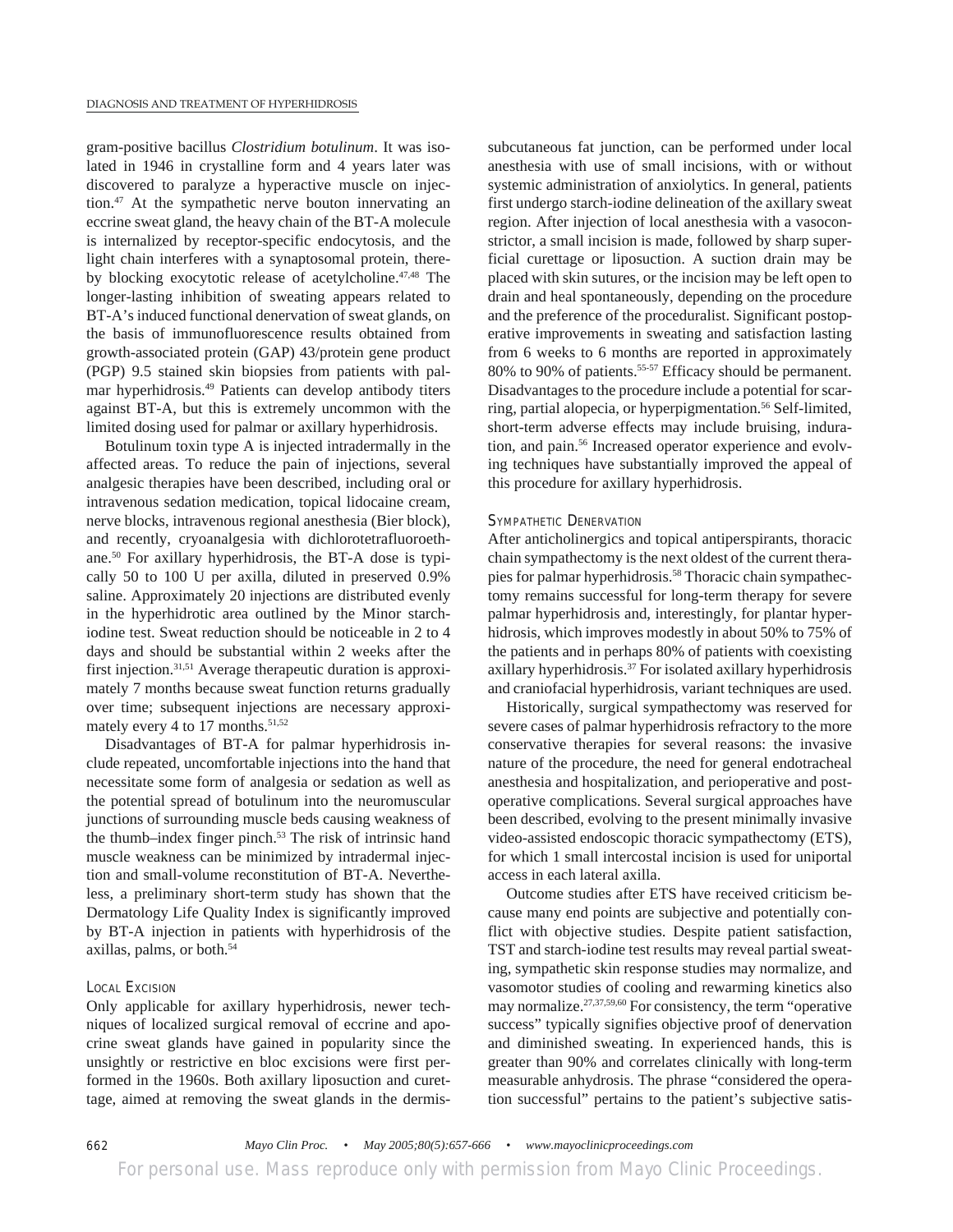faction in the reduction of original focal sweating. This usually follows objective criteria and is expressed typically in more than 95% of patients but may not correlate with the postoperative degree and area of anhydrosis included in the "operative success" criteria of the postoperative sweat test measurement discussed previously. In fact, dry palms are a satisfying result of modern surgery regardless of how the surgery is performed. "Pleased with overall outcome" combines overall satisfaction with any accompanying adverse effects such as compensatory hyperhidrosis (CH), which typically lower the "overall satisfaction" to approximately 85%.15,17,37,61-65

Perioperative complications include the following: lifethreatening great vessel injury (extremely rare); hemopneumothorax requiring chest tube placement (1%); and prolonged transient or intercostal neuralgia (1%-2%), which can be minimized with smaller endoscopes and a unipolar approach (J.L.D.A., unpublished data, February 2005). However, unless catastrophic or unusually complicated, perioperative complications typically have a low bearing on the overall patient satisfaction rate. In contrast, cosmetic complications from ETS include Horner syndrome (ipsilateral ptosis, miosis, facial anhydrosis, vasomotor rhinitis) and, most importantly from a patient-satisfaction perspective, an increase in sweating elsewhere on the body (CH). To minimize these complications, much attention has been focused on how, and how much, sympathetic nerve innervation should be interrupted.

Once it was determined that the second thoracic sympathetic ganglion was the largest physiological relay center to the upper extremity,<sup>66</sup> surgical therapy for hyperhidrosis has included vigilant avoidance of damage to the stellate ganglia (Figure 3). Before the 1940s, Horner syndrome resulted from surgery because the stellate ganglion was removed.58 With endoscopic visibility, the 5% complication rate for Horner syndrome from older supraclavicular or posterior thoracic surgical approaches has been lowered to 1% to 2%.15,17,37,61-65 Only in severe cases of craniofacial hyperhidrosis is stellate ganglionectomy considered, and this occurs after the patient has undergone a preoperative stellate nerve block to accept the cosmetic sequelae of Horner syndrome. The variant operation for isolated axillary hyperhidrosis generally involves sympathetic chain ablation inclusive of more sympathetic chain segments, starting at T2 or T3, and ablation of each segment caudally to approximately T4.62

Compensatory hyperhidrosis is by far the most common and disagreeable complication of sympathectomy, producing subjective and objectively measurable increased sweating in body segments usually just below the areas made dry by sympathectomy. With traditional sympathectomies or ganglionectomies (Figure 3), severe CH may occur in 10%



FIGURE 3. The sympathetic chain and the various targets of surgical sympathetic denervation. Preganglionic sympathetic nerves (including sudomotor nerves) exit the spinal cord from segments T1 to L2- 3 and course up and down the paravertebral sympathetic chain to innervate postganglionic nerves. Often, the inferior cervical ganglion is fused with the first thoracic ganglion, called the stellate ganglion (StG), which must be spared to minimize the risk of postoperative Horner syndrome (see text). Ganglion-sparing endoscopic thoracic sympathotomy is restricted to electrocauterization of the chain between the stellate and T2 ganglion, minimizing the risk of severe postoperative compensatory hyperhidrosis in other regions of the body.

to 40% of postoperative patients.37 It is interesting that the sites affected with CH are generally the thermoregulatory, nonglabrous skin regions of the trunk/back, buttocks, groin, and thighs that sweat normally before ETS. A plausible explanation is that CH results from more aggressive procedures targeting resection of several ganglia, intervening chain, or white rami communicantes and their axons from cells in the intermediolateral cell column of the spinal cord. Henceforth, large areas of anhidrosis occur with increased severity of CH, such that normal thermoregulatory effectors become up-regulated as a mechanism of normal heat dissipation.<sup>67</sup> This may lead ultimately to long-term debilitating CH with few treatment options, and at least 5% of patients may regret undergoing the operation.65

Typical surgical sympathectomies for palmar hyperhidrosis have consisted of excision or electrocautery ablation of the T2 and/or T3 sympathetic ganglion. Recently, our institution modified this technique by preserving the ganglia and performing a simple chain disconnection between the T2 ganglion and the stellate ganglion (Figure 3). Termed *sympathotomy*, this procedure produces excellent results and clinically diminishes the chances of severe CH.37 Termed *sympathicotomy* in other countries, this technique and the disconnection of sympathetic rami (*rami-*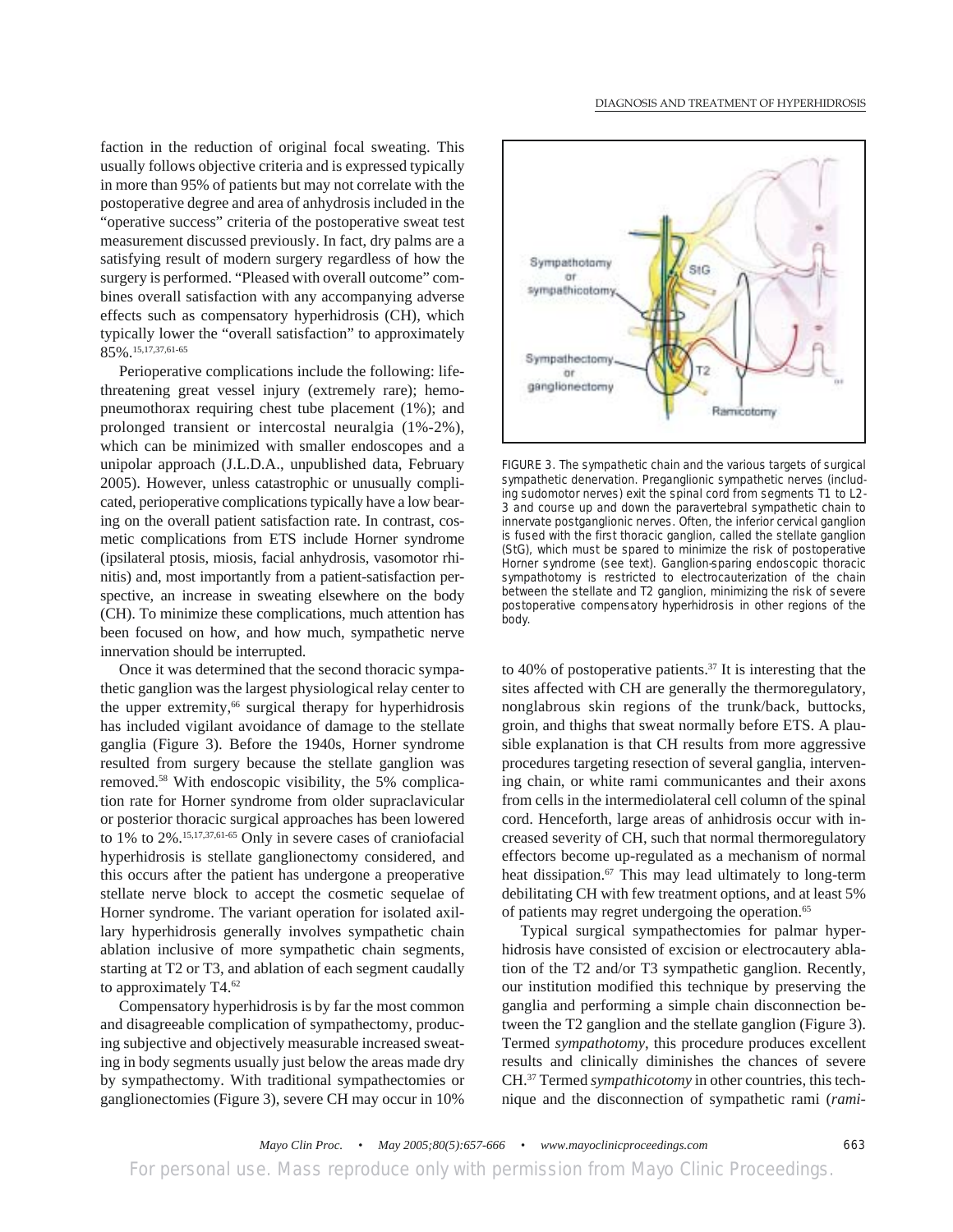*cotomy*) will require further long-term investigation of the postoperative risk of severe CH.

Intraoperative predictability of successful outcome depends on monitoring of the acute response to surgical denervation and abrupt release of sympathetic tone. These modalities include assessment of instantaneous skin blood flow changes with laser-Doppler flowmetry and increases in fingertip or palmar skin temperature. Importantly, the average intraoperative fingertip temperature increase of 1.2°C with sympathotomy in our experience is lower than the skin temperature increase of about 3°C reported with more destructive procedures.<sup>68</sup> This has important implications in the choice of intraoperative monitoring techniques because smaller changes in temperature, when considered alone, may raise doubt about the procedure's therapeutic efficacy. Therefore, we routinely monitor skin blood flow with laser-Doppler for real-time surgical feedback, serving as an adjunct to fingertip temperature, which lags by 3 to 5 minutes.<sup>68</sup>

Information on the long-term physiological sequelae is emerging rapidly. Preoperatively, in addition to abnormal sudomotor control, sympathetic cardiovascular regulation may be affected mildly in severe cases of hyperhidrosis. A blunted reflex bradycardia response to parasympathomimetic maneuvers such as Valsalva maneuver or cold water face immersion, as well as an increased heart rate response to orthostatic stress, suggests a hyperfunctioning sympathetic discharge that is reversed after ETS.<sup>25,69</sup> Because sympathetic cardiac accelerator fibers exit the spinal cord from segments T1 to T4, ETS is believed to simulate a mild physiological β-adrenergic blockade.70 This is because the heart rate at rest and during maximal exercise is lower 6 weeks postoperatively,<sup>69,71</sup> but exercise capacity is not affected. As for pulmonary sympathetic denervation, no significant detrimental effect on pulmonary function has been shown in children and adults.<sup>72</sup> The return of vasomotor function $27,73$  has rendered ETS less desirable for conditions such as Raynaud phenomenon and chronic regional pain syndrome.

#### **COST**

The costs of surgical treatment of hyperhidrosis considerably exceed those of nonsurgical treatment. These initial differences may be attenuated with time, if the need for long-term treatment in nonsurgical patients is factored in. Cost differences also may be related to the success of treatment in individual patients, the experience of the health care clinicians, the regional differences in overall health care costs, and the methods of reimbursement. Potential differences in costs with these evolving treatments can be estimated most accurately if the sponsoring physician first assesses the extent of the patient's disease and the

individual patient or physician questions the clinicians most likely to care for the patient.

#### SUMMARY

One of the oldest described dermatologic conditions, primary hyperhidrosis is an embarrassing disorder that, even today, is misconceived as rare and untreatable. It is exacerbated during emotional stress, and the pathophysiological mechanism appears to be hyperfunctioning efferent sudomotor outflow, controlled by the anterior cingulate cortex. Primary hyperhidrosis is associated with few or minimal autonomic comorbidities. Treatments are based on the severity of sweating intertwined with the risks and benefits of each modality. Increased medicosocial awareness and evolving therapies are improving the efficacy of treatment and minimizing adverse effects. For more information, patients can be referred to the International Hyperhidrosis Society (www.sweathelp.org), a nonprofit global organization that provides education, advocacy, access to hyperhidrosis treatment, and research into excessive sweating.

*We thank Carl G. Clingman, medical illustrator, for Figures 2 and 3.*

#### REFERENCES

**1.** Christopoulos KA. New treatments turn off the tap for people who sweat too much. *New York Times* [late edition]. April 20, 2004; sect F:5.

**2.** Harris M. Suffering in silence: people who sweat excessively are often too embarrassed to seek help [transcript]. "Good Morning America." ABC television. July 8, 2004.

**3.** Transformations: a woman hampered by an extreme sweating problem undergoes a procedure at Mayo Clinic that transforms her ability to interact with people and get on with her life as a teacher [transcript]. "Lifeline: Mayo Clinic." Episode Four. Discovery Health Channel. December 5, 2003.

**4.** Renbourn ET. The history of sweat and the sweat rash from earliest times to the end of the 18th century. *J Hist Med Allied Sci.* 1959;14:202-227.

**5.** Meachen GN. Profuse sweating. *Practitioner.* 1911;87:589-592.

**6.** Khurana R. Acral sympathetic dysfunction and hyperhidrosis. In: Low PA, ed. *Clinical Autonomic Disorders*. 2nd ed. Philadelphia, Pa: Lippincott-Raven; 1997:809-818.

**7.** Murray MJ, Merridew CG. Anesthesiologists now must prepare for biologic, nuclear, or chemical terrorism. *APSF Newsletter.* Spring 2002;17:1- 3.

**8.** Vetrugno R, Liguori R, Cortelli P, Montagna P. Sympathetic skin response: basic mechanisms and clinical applications. *Clin Auton Res.* 2003;13: 256-270.

**9.** Strutton DR, Kowalski JW, Glaser DA, Stang PE. US prevalence of hyperhidrosis and impact on individuals with axillary hyperhidrosis: results from a national survey. *J Am Acad Dermatol.* 2004;51:241-248.

**10.** Adar R, Kurchin A, Zweig A, Mozes M. Palmar hyperhidrosis and its surgical treatment: a report of 100 cases. *Ann Surg.* 1977;186:34-41.

**11.** Lin TS, Fang HY. Transthoracic endoscopic sympathectomy in the treatment of palmar hyperhidrosis—with emphasis on perioperative management (1,360 case analyses). *Surg Neurol.* 1999;52:453-457.

**12.** Kao MC, Lin JY, Chen YL, Hsieh CS, Cheng LC, Huang SJ. Minimally invasive surgery: video endoscopic thoracic sympathectomy for palmar hyperhidrosis. *Ann Acad Med Singapore.* 1996;25:673-678.

**13.** Lee DY, Hong YJ, Shin HK. Thoracoscopic sympathetic surgery for hyperhidrosis. *Yonsei Med J.* 1999;40:589-595.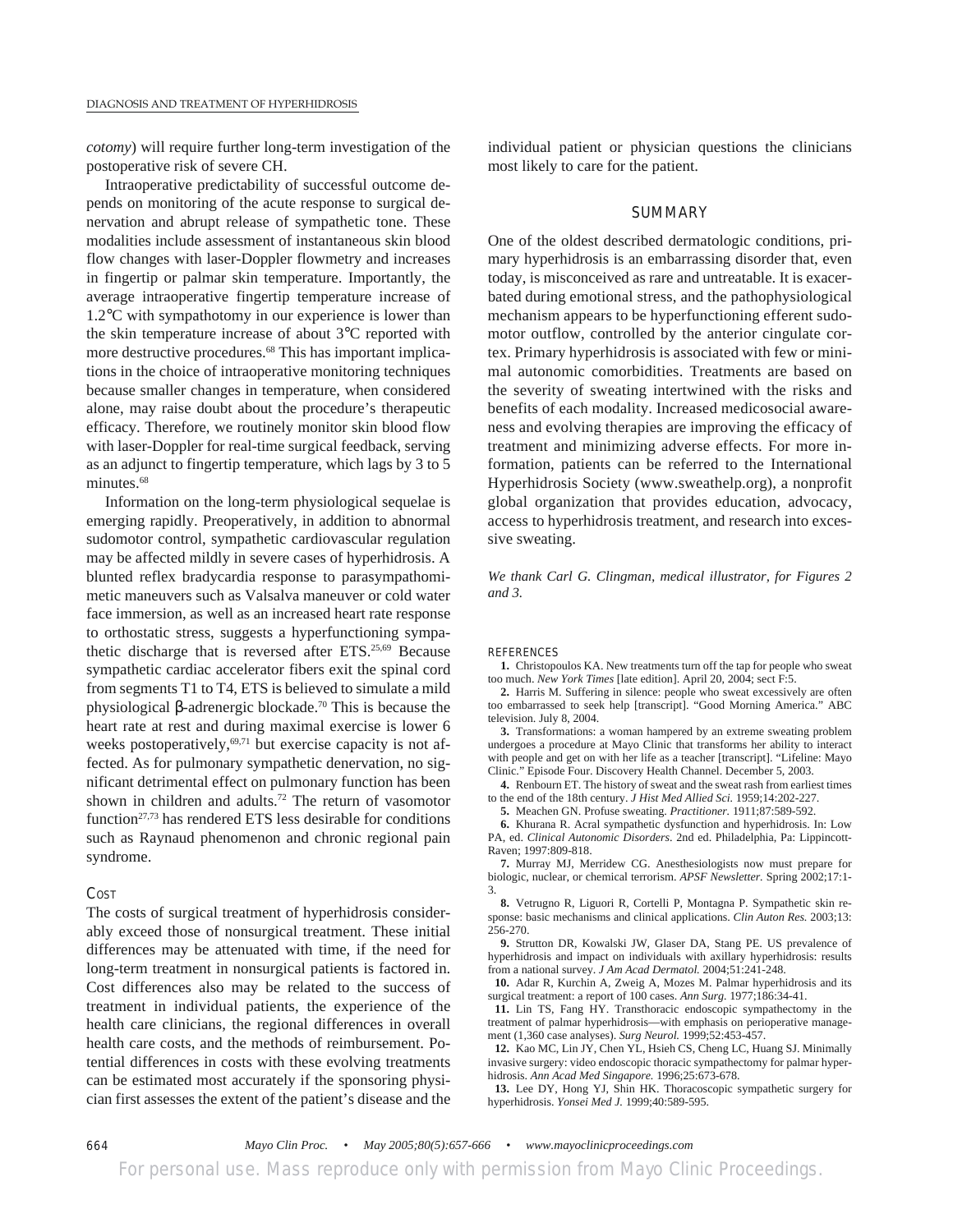**14.** Lin TS, Kuo SJ, Chou MC. Uniportal endoscopic thoracic sympathectomy for treatment of palmar and axillary hyperhidrosis: analysis of 2000 cases. *Neurosurgery.* 2002;51(5, suppl):S84-S87.

**15.** Neumayer CH, Bischof G, Fugger R, et al. Efficacy and safety of thoracoscopic sympathicotomy for hyperhidrosis of the upper limb: results of 734 sympathicotomies. *Ann Chir Gynaecol.* 2001;90:195-199.

**16.** Reisfeld R, Nguyen R, Pnini A. Endoscopic thoracic sympathectomy for treatment of essential hyperhidrosis syndrome: experience with 650 patients. *Surg Laparosc Endosc Percutan Tech.* 2000;10:5-10.

**17.** Doolabh N, Horswell S, Williams M, et al. Thoracoscopic sympathectomy for hyperhidrosis: indications and results. *Ann Thorac Surg.* 2004;77: 410-414.

**18.** Ro KM, Cantor RM, Lange KL, Ahn SS. Palmar hyperhidrosis: evidence of genetic transmission. *J Vasc Surg.* 2002;35:382-386.

**19.** Stevens A, Lowe JS. *Histology*. London, England: Gower Medical Publishing; 1992:348-368.

**20.** Charkoudian N. Skin blood flow in adult human thermoregulation: how it works, when it does not, and why. *Mayo Clin Proc.* 2003;78:603-612.

**21.** Bini G, Hagbarth KE, Hynninen P, Wallin BG. Thermoregulatory and rhythm-generating mechanisms governing the sudomotor and vasoconstrictor outflow in human cutaneous nerves. *J Physiol.* 1980;306:537-552.

**22.** Iwase S, Ikeda T, Kitazawa H, Hakusui S, Sugenoya J, Mano T. Altered response in cutaneous sympathetic outflow to mental and thermal stimuli in primary palmoplantar hyperhidrosis. *J Auton Nerv Syst.* 1997;64:65-73.

**23.** Palmer AJ. Hyperhidrosis: study of a case. *Arch Neurol Psychiat.* 1947; 58:582-592.

**24.** Krogstad AL, Skymne BS, Goran Pegenius BS, Elam M, Wallin BG. Evaluation of objective methods to diagnose palmar hyperhidrosis and monitor effects of botulinum toxin treatment. *Clin Neurophysiol.* 2004;115:1909-1916.

**25.** Shih CJ, Wu JJ, Lin MT. Autonomic dysfunction in palmar hyperhidrosis. *J Auton Nerv Syst.* 1983;8:33-43.

**26.** Tsai JC, Lim KB, Lin SY, Kao MC. Thermographic study of palmar and facial skin temperature of hyperhidrosis patients before and after thoracic sympathectomy. *J Formos Med Assoc.* 2000;99:466-471.

**27.** Schick CH, Fronek K, Held A, Birklein F, Hohenberger W, Schmelz M. Differential effects of surgical sympathetic block on sudomotor and vasoconstrictor function. *Neurology.* 2003;60:1770-1776.

**28.** Fealey RD. Thermoregulatory sweat test. In: Low PA, ed. *Clinical Autonomic Disorders*. 2nd ed. Philadelphia, Pa: Lippincott-Raven; 1997:245-257.

**29.** Davidson JR, Foa EB, Connor KM, Churchill LE. Hyperhidrosis in social anxiety disorder. *Prog Neuropsychopharmacol Biol Psychiatry.* 2002; 26:1327-1331.

**30.** Minor V. Ein neues Verfahren zu der klinischen Untersuchung der Schweissabsonderung. *Deutche Z Fur Nervenheilkunde.* 1928;101:302-308.

**31.** Heckmann M, Ceballos-Baumann AO, Plewig G, Hyperhidrosis Study Group. Botulinum toxin A for axillary hyperhidrosis (excessive sweating). *N Engl J Med.* 2001;344:488-493.

**32.** Braune C, Erbguth F, Birklein F. Dose thresholds and duration of the local anhidrotic effect of botulinum toxin injections: measured by sudometry. *Br J Dermatol.* 2001;144:111-117.

**33.** Low PA, Caskey PE, Tuck RR, Fealey RD, Dyck PJ. Quantitative sudomotor axon reflex test in normal and neuropathic subjects. *Ann Neurol.* 1983;14:573-580.

**34.** Guttmann L. The management of the Quinizarin Sweat Test (Q.S.T.). *Postgrad Med J.* 1947;23:353-366.

**35.** Low PA, Walsh JC, Huang CY, McLeod JG. The sympathetic nervous system in diabetic neuropathy: a clinical and pathological study. *Brain.* 1975; 98:341-356.

**36.** Fealey RD, Low PA, Thomas JE. Thermoregulatory sweating abnormalities in diabetes mellitus. *Mayo Clin Proc.* 1989;64:617-628.

**37.** Atkinson JLD, Fealey RD. Sympathotomy instead of sympathectomy for palmar hyperhidrosis: minimizing postoperative compensatory hyperhidrosis. *Mayo Clin Proc.* 2003;78:167-172.

**38.** Ringer S. Some additional observations on the action of atropia on sweating. *Practitioner.* 1872;9:224-225.

**39.** Luh JY, Blackwell TA. Craniofacial hyperhidrosis successfully treated with topical glycopyrrolate. *South Med J.* 2002;95:756-758.

**40.** Torch EM. Remission of facial and scalp hyperhidrosis with clonidine hydrochloride and topical aluminum chloride [published correction appears in *South Med J*. 2000;93:264]. *South Med J.* 2000;93:68-69.

**41.** Holzle E, Braun-Falco O. Structural changes in axillary eccrine glands following long-term treatment with aluminium chloride hexahydrate solution. *Br J Dermatol.* 1984;110:399-403.

**42.** White JW Jr. Treatment of primary hyperhidrosis. *Mayo Clin Proc.* 1986; 61:951-956.

**43.** Akins DL, Meisenheimer JL, Dobson RL. Efficacy of the Drionic unit in the treatment of hyperhidrosis. *J Am Acad Dermatol.* 1987;16:828-832.

**44.** Shimizu H, Tamada Y, Shimizu J, Ohshima Y, Matsumoto Y, Sugenoya J. Effectiveness of iontophoresis with alternating current (AC) in the treatment of patients with palmoplantar hyperhidrosis. *J Dermatol.* 2003;30:444-449.

**45.** Dolianitis C, Scarff CE, Kelly J, Sinclair R. Iontophoresis with glycopyrrolate for the treatment of palmoplantar hyperhidrosis. *Australas J Dermatol.* 2004;45:208-212.

**46.** Coursin DB, Ketzler JT, Kumar A, Maki DG. Bioterrorism may overwhelm medical resources: new and different patient safety challenges must be anticipated. *APSF Newsletter.* Spring 2002;17:4-8.

**47.** Rusciani L, Severino E, Rusciani A. Type A botulinum toxin: a new treatment for axillary and palmar hyperhidrosis. *J Drugs Dermatol.* 2002; 1:147-151.

**48.** Wollina U, Karamfilov T, Konrad H. High-dose botulinum toxin type A therapy for axillary hyperhidrosis markedly prolongs the relapse-free interval. *J Am Acad Dermatol.* 2002;46:536-540.

**49.** Swartling C, Naver H, Pihl-Lundin I, Hagforsen E, Vahlquist A. Sweat gland morphology and periglandular innervation in essential palmar hyperhidrosis before and after treatment with intradermal botulinum toxin. *J Am Acad Dermatol.* 2004;51:739-745.

**50.** Baumann L, Frankel S, Welsh E, Halem M. Cryoanalgesia with dichlorotetrafluoroethane lessens the pain of botulinum toxin injections for the treatment of palmar hyperhidrosis. *Dermatol Surg.* 2003;29:1057-1059.

**51.** Lauchli S, Burg G. Treatment of hyperhidrosis with botulinum toxin A. *Skin Therapy Lett.* November-December 2003;8:1-4.

**52.** Naumann M, Lowe NJ. Botulinum toxin type A in treatment of bilateral primary axillary hyperhidrosis: randomised, parallel group, double blind, placebo controlled trial. *BMJ.* 2001;323:596-599.

**53.** Saadia D, Voustianiouk A, Wang AK, Kaufmann H. Botulinum toxin type A in primary palmar hyperhidrosis: randomized, single-blind, two-dose study. *Neurology.* 2001;57:2095-2099.

**54.** Campanati A, Penna L, Guzzo T, et al. Quality-of-life assessment in patients with hyperhidrosis before and after treatment with botulinum toxin: results of an open-label study. *Clin Ther.* 2003;25:298-308.

**55.** Swinehart JM. Treatment of axillary hyperhidrosis: combination of the starch-iodine test with the tumescent liposuction technique. *Dermatol Surg.* 2000;26:392-396.

**56.** Proebstle TM, Schneiders V, Knop J. Gravimetrically controlled efficacy of subcorial curettage: a prospective study for treatment of axillary hyperhidrosis. *Dermatol Surg.* 2002;28:1022-1026.

**57.** Rompel R, Scholz S. Subcutaneous curettage vs. injection of botulinum toxin A for treatment of axillary hyperhidrosis. *J Eur Acad Dermatol Venereol.* 2001;15:207-211.

**58.** Adson AW, Craig WM, Brown GE. Essential hyperhidrosis cured by sympathetic ganglionectomy and trunk resection. *Arch Surg.* 1935;31:794- 806.

**59.** Kruger S, Fronek KS, Schmelz M, Horbach T, Hohenberger W, Schick CH. Differential effects of surgical sympathetic block at the T2 and T4 level on vasoconstrictor function. *Clin Auton Res.* 2003;13(suppl 1):I79-I82.

**60.** Lewis DR, Irvine CD, Smith FC, Lamont PM, Baird RN. Sympathetic skin response and patient satisfaction on long-term follow-up after thoracoscopic sympathectomy for hyperhidrosis. *Eur J Vasc Endovasc Surg.* 1998;15: 239-243.

**61.** Lin TS, Wang NP, Huang LC. Pitfalls and complication avoidance associated with transthoracic endoscopic sympathectomy for primary hyperhidrosis (analysis of 2200 cases). *Int J Surg Investig.* 2001;2:377-385.

**62.** Ahn SS, Wieslander CK, Ro KM. Current developments in thoracoscopic sympathectomy. *Ann Vasc Surg.* 2000;14:415-420.

**63.** Leao LE, de Oliveira R, Szulc R, Mari Jde J, Crotti PL, Goncalves JJ. Role of video-assisted thoracoscopic sympathectomy in the treatment of primary hyperhidrosis. *Sao Paulo Med J.* 2003;121:191-197.

**64.** Johnson JP, Patel NP. Uniportal and biportal endoscopic thoracic sympathectomy. *Neurosurgery.* 2002;51(5, suppl):S79-S83.

**65.** Chiou TS. Chronological changes of postsympathectomy compensatory hyperhidrosis and recurrent sweating in patients with palmar hyperhidrosis. *J Neurosurg Spine.* 2005;2:151-154.

**66.** Goetz RH, Marr JAS. The importance of the second thoracic ganglion for the sympathetic supply of the upper extremities, with a description of two new approaches for its removal in cases of vascular disease: preliminary report. *Clin Proc.* 1944;3:102-114.

For personal use. Mass reproduce only with permission from *Mayo Clinic Proceedings.*